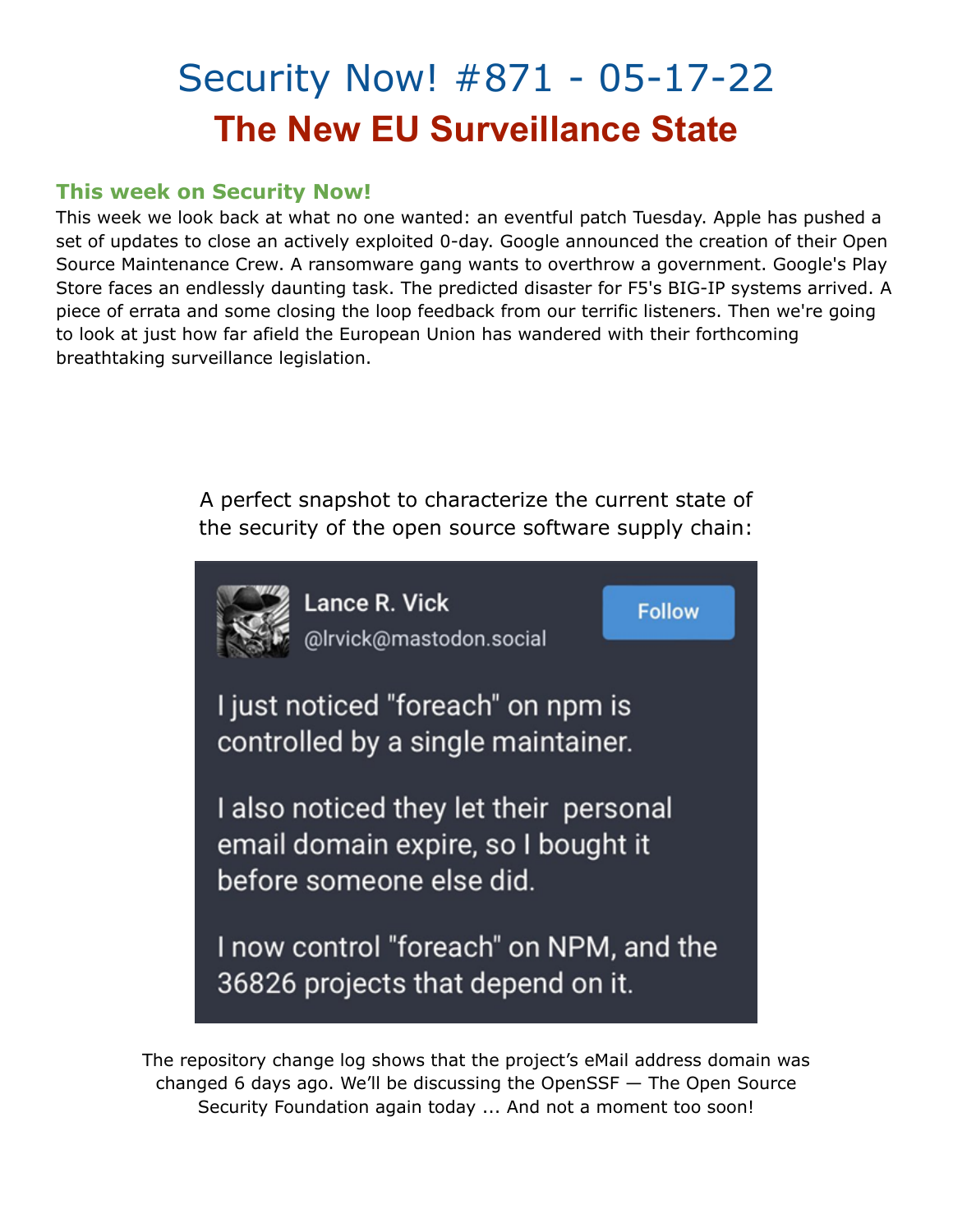### **Security News**

#### **An "eventful" Patch Tuesday**

I've observed before that what one looks for in a Patch Tuesday is a seamless and uneventful experience. Either you check for updates and decide to install them, or you receive a notice that updates have arrived and are already installed and are just waiting for you to step away from your computer. Again, uneventful. What you don't want is to see a headline such as BleepingComputer ran yesterday: *"CISA warns not to install May Windows updates on domain controllers."*

In fact, CISA so much doesn't want May's updates installed, that they went so far as to temporarily REMOVE the listing of one of their MUST PATCH security flaws from its catalog of known exploited vulnerabilities because they really can't have it listed there while they're also warning all users of Active Directory not to install those updates to fix it.

[https://www.cisa.gov/uscert/ncas/current-activity/2022/05/13/cisa-temporarily-removes-cve-20](https://www.cisa.gov/uscert/ncas/current-activity/2022/05/13/cisa-temporarily-removes-cve-2022-26925-known-exploited) [22-26925-known-exploited](https://www.cisa.gov/uscert/ncas/current-activity/2022/05/13/cisa-temporarily-removes-cve-2022-26925-known-exploited)

The headline on CISA's published notice reads: *"CISA Temporarily Removes CVE-2022-26925 from Known Exploited Vulnerability Catalog"*

*"CISA is temporarily removing CVE-2022-26925 from its Known Exploited Vulnerability Catalog due to a risk of authentication failures when the May 10, 2022 Microsoft rollup update is applied to domain controllers. After installing May 10, 2022 rollup update on domain controllers, organizations might experience authentication failures on the server or client for services, such as Network Policy Server (NPS), Routing and Remote access Service (RRAS), Radius, Extensible Authentication Protocol (EAP), and Protected Extensible Authentication Protocol (PEAP). Microsoft notified CISA of this issue, which is related to how the mapping of certificates to machine accounts is being handled by the domain controller."*

It was once possible to individually install security patches so that a troublesome patch could be manually avoided. But now everything is rolled up into a take-them-all or none solution. And I don't blame Microsoft for that. My mind was always boggled that Micrsosoft was even able to consider offering a la carte patching of such an incredibly complicated codebase as Windows has become. The complexity of offering that option was astonishing. And, as we know, it often didn't quite work as hoped. So now it's all or nothing. And in the case of Windows domain controllers, for the time being, **"nothing"** is what you want.

As enterprise admins began installing the May updates last week, problems quickly started surfacing with admins sharing reports of some Active Directory policies failing with the error message: "Authentication failed due to a user credentials mismatch. Either the user name provided does not map to an existing account or the password was incorrect."

Microsoft explained that the issue is only triggered after installing the updates on servers used as domain controllers. The updates will not negatively impact when deployed on client Windows devices and non-domain controller Windows Servers. And this is an example of an instance where we will eventually learn whether Microsoft's announced and forthcoming "AutoPatch" system is a good thing or more trouble than it's worth. Presumably, AutoPatch is somehow going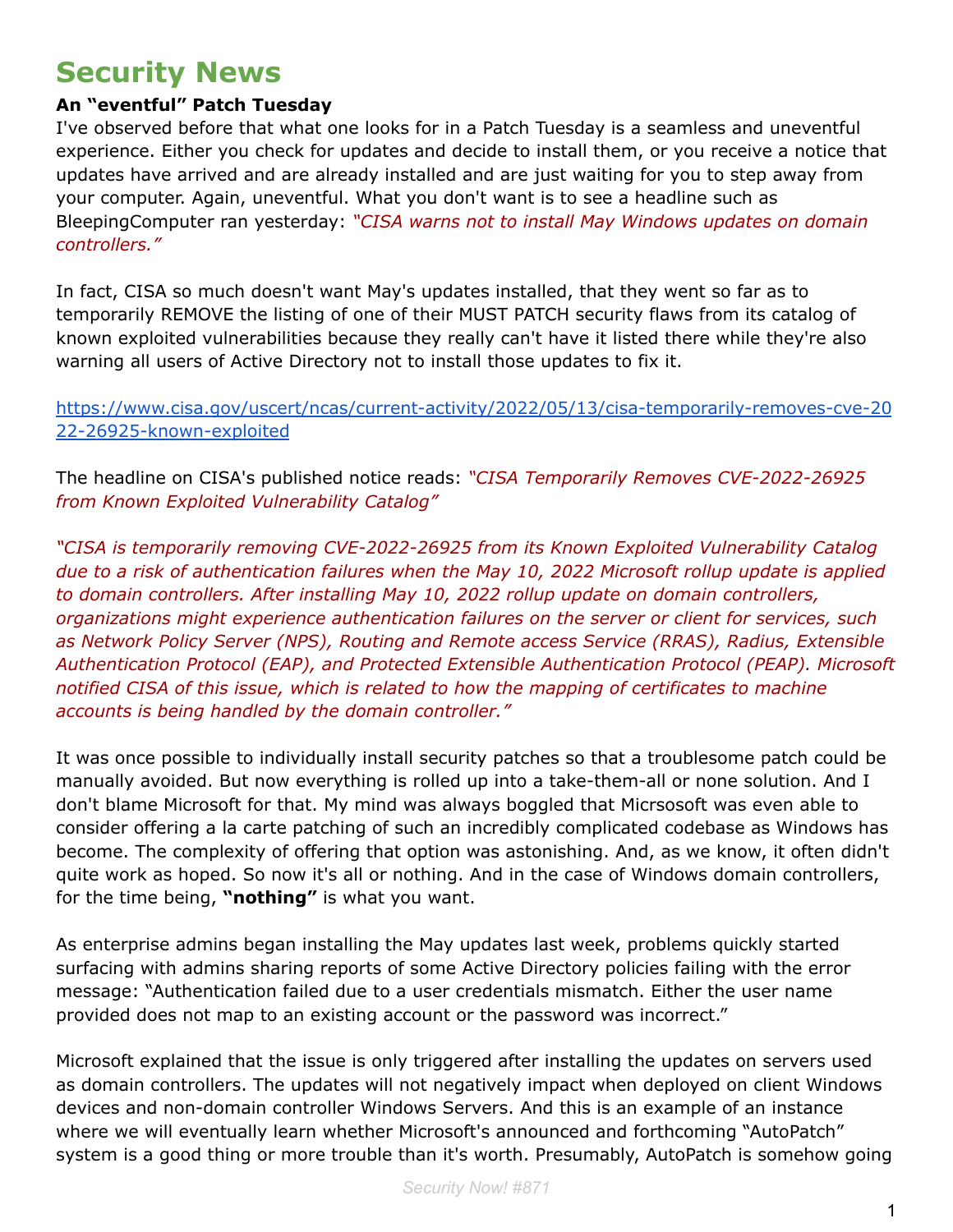to handle unforeseen problems like this. At the moment it's unclear where this omniscience is going to come from... Since it's apparently not coming from Microsoft.

The problem all this is trying to fix, in this case, is a flaw that's being actively exploited in the wild. It's a Windows LSA (Local Security Authority) spoofing 0-day which has been confirmed as a new PetitPotam Windows NT LAN Manager Relay attack vector. The PetitPotam problem was discovered and named last July by the French security researcher Gilles (je'-ill-a) Lionel. We talked about it at the time, which is probably why it sounds familiar. An NTLM Relay Attack allows bad guys to force devices, in this case domain controllers, to authenticate against malicious servers they control — essentially joining the malicious server to the domain. Once a device authenticates, the malicious server can impersonate the device and gain all of its privileges. This, in turn, gives attackers complete control over the domain.

As for the actual patch itself, we're back to that disheartening story of Microsoft patching to stop a proof of concept from functioning, while leaving the underlying problem unresolved. Gilles has confirmed to the tech press that May's security update has finally fixed the specific problem, again, after he discovered a simple work-around for Microsoft's first attempt to fix it last August. Yet even now, because the underlying problem remains, Gillles said that other EFS (encrypted file system) attack vectors still exist which will allow a slightly modified attack to continue to work. He said: "All functions of PetitPotam, as other vectors, still work except EfsOpenFileRaw."

All of this is current as of yesterday. So assuming that Microsoft is eventually able to fix and reissue May's security bundle in a way that doesn't break Active Directory servers—and hopefully they'll test it first to be sure—then they will either announce an out-of-schedule update or perhaps they'll wait until June.

#### **Patch Tuesday**

We know what some Windows Domain Controllers **didn't** get last Tuesday. But what **did** most of us get? We received fixes for three new 0-day vulnerabilities and patches for a total of 75 flaws in Microsoft's software, eight of which are rated "Critical."

- 26, one more than one third of the 75 flaws were Remote Code Execution Vulnerabilities
- 21 were Elevation of Privilege Vulnerabilities
- 17 Information Disclosure Vulnerabilities
- 6 Denial of Service Vulnerabilities
- 4 Security Feature Bypass Vulnerabilities
- 1 Spoofing Vulnerability
- 0 Edge Chromium Vulnerabilities

Remember that Microsoft classifies a flaw as a 0-day if it's been disclosed publicly whether or not it's known to be actively exploited. In this case, of the three 0-days, only that worrisome PetitPotam NTLM relay attack is known to be exploited.

Given that "Exploit Wednesday" now follows "Patch Tuesday", the urgency to install updates in a timely manner has increased.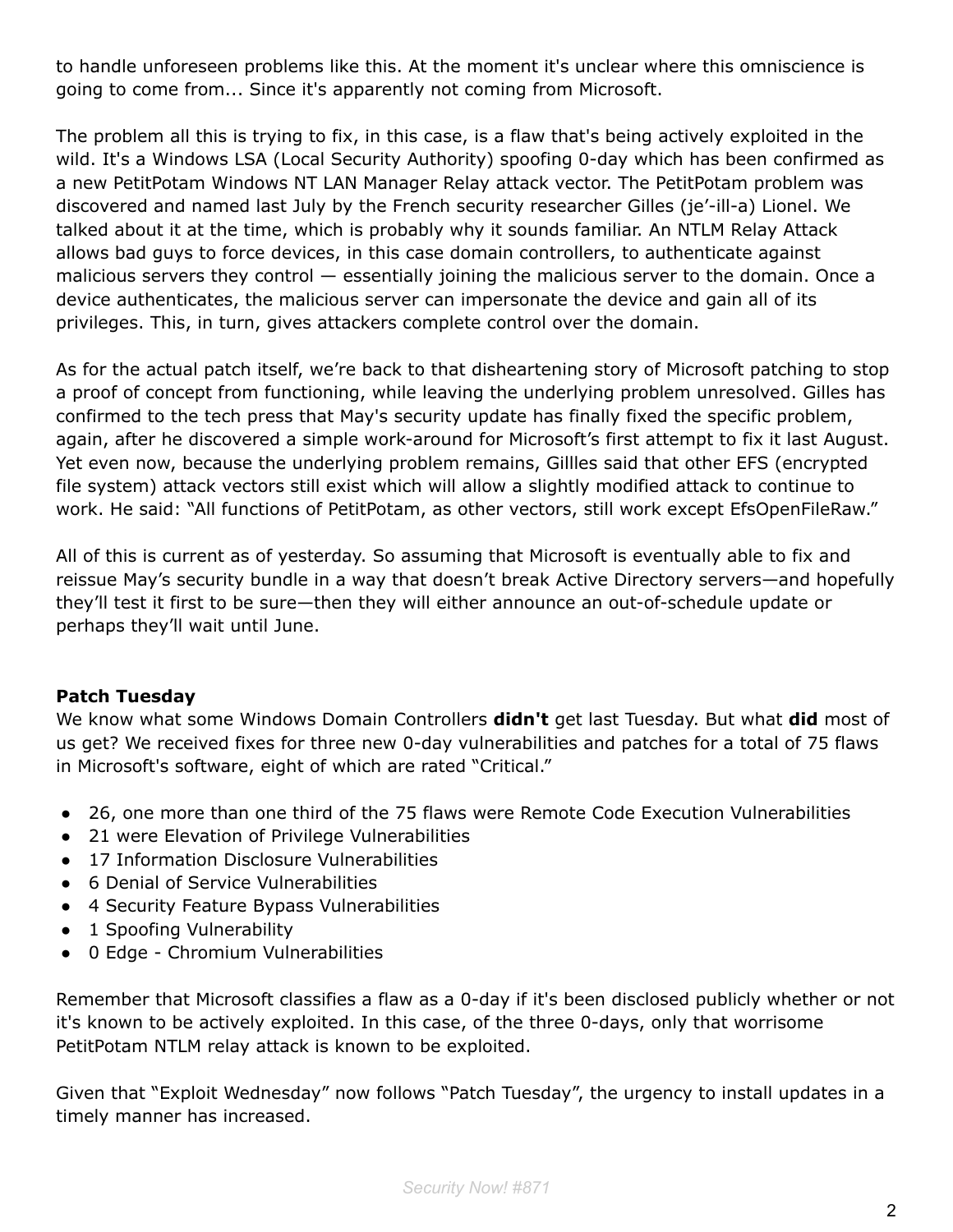#### **Apple patched a 0-day**

Yesterday, Apple updated watchOS to v8.6, tvOS to v15.5 and macOS Big Sur to v11.6. So, Apple Watch Series 3 or later, Apple TV 4K 1st and 2nd gen, Apple TV HD and Macs running Big Sur. In each of those cases the updates fixed an out-of-bounds write which could be made to occur in the AppleAVD module, which is a kernel extension for handling audio and video decoding. This will come as no surprise to our long-time listeners who will have all learned to expect trouble to arise in complex media decoders which are inherently complex interpreters of encoded bitstreams. In this case, remote attackers could have  $-$  and were known to be  $$ executing their arbitrary code with kernel privileges. Apple was as closed mouthed as usual about this, only saying that they had added improved bounds checking.

#### **Google's "Open Source Maintenance Crew"**

Recall that two weeks ago we first talked about the "OpenSSF" — the Open Source Security Foundation. At that time I enumerated the gratifyingly large number of participating and supporting companies, and the occasion was their announcement of the Package Analysis Project which, in just one month, had identified more than 200 malicious packages which were present in the Python and JavaScript repositories. And recall that I was a bit wary of getting too excited about this particular effort since it appeared that they were mostly just scanning for references to previously known malicious domains and IPs... which would all be trivial to change once it became clear to the bad guys that this was the way to avoid this particular detection.

But as for the OpenSSF effort overall, I'm very bullish about the prospect of this. It's what has been needed for so long. Open source software originated as a counter culture phenomenon back in the days when source code was not commonly shared for any purpose and the idea of doing so was bizarre. Back then, the idea of software being free represented a clear threat to the interests of commercial proprietary software vendors. In February of 2001, Microsoft's Jim Allchin publicly stated that "open source is an intellectual property destroyer. I can't imagine something that could be worse than this for the software business and the intellectual-property business." And early the following year, in January of 2002, one of Microsoft's chief strategists, Craig Mundie addressed New York University's School of Business, saying that releasing source code into the public domain is "unhealthy", causes security risks and "as history has shown, while this type of model may have a place, it isn't successful in building a mass market and making powerful, easy-to-use software broadly accessible to consumers."

Now, that was then, and no one is holding Microsoft responsible for anything said 20 years ago. The world is an entirely different place today. But it does remind us just how much things have changed in 20 years. And we know that change is slow. We also know that the Open Source model has produced tremendous wealth  $-$  both intellectual and economic  $-$  and it has become a crucial component of today's software technology landscape, which even Microsoft has now begun to embrace. Today, it is entirely possible to operate a major enterprise using nothing but open source software.

But its problems are many, too. The trouble is that volunteer effort is more interested in creating than in maintaining and securing. It's not that maintenance and security focus are absent, but as we have seen, so much maintenance and security focus is needed beyond just getting something to work that it's a big ask. And truly securing software, understanding the many ways in which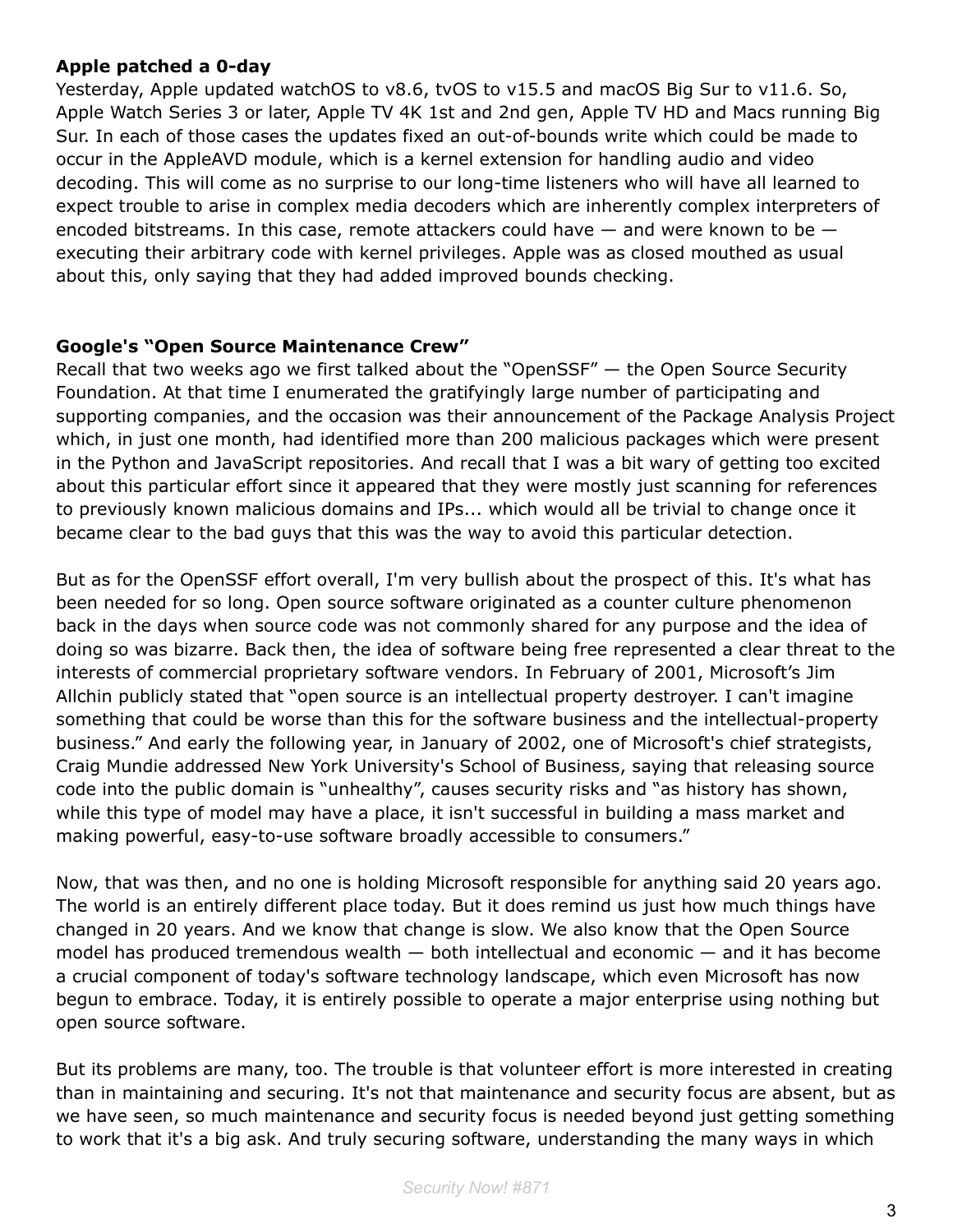code which works can still be made not to work, requires a different mindset and a very different type of very specific education and training.

So many major organizations are now benefiting from the work that has been done for them, that having them join a Foundation so that they have an organized platform for giving something back — especially when it's about improving the crucial security of the software they are now all using within their enterprises and on their network borders  $-$  is the right thing to do. And the OpenSSF is that foundation.

We're talking about this again today because last Thursday Google made a major announcement of specific new support for this effort:

[https://blog.google/technology/safety-security/shared-success-in-building-a-safer-open-source-c](https://blog.google/technology/safety-security/shared-success-in-building-a-safer-open-source-community/) [ommunity/](https://blog.google/technology/safety-security/shared-success-in-building-a-safer-open-source-community/)

They wrote:

*Today we joined the Open Source Security Foundation (OpenSSF), Linux Foundation and industry leaders for a meeting to continue progressing the open source software security initiatives discussed during January's White House Summit on Open Source Security. During this meeting, Google announced the creation of its new "Open Source Maintenance Crew" — a dedicated staff of Google engineers who will work closely with upstream maintainers on improving the security of critical open source projects. In addition to this initiative, we contributed ideas and participated in discussions on improving the security and trustworthiness of open source software.*

*Amid all this momentum and progress, it is important to take stock on how far we've come as a community over the past year and a half. In this post we will provide an update on some major milestones and projects that have launched and look towards the future and the work that still needs to be done.*

*A little over a year ago we published Know, Prevent, Fix, which laid out a framework for how the software industry could address vulnerabilities in open source software. At the time, there was a growing interest in the topic and the hope was to generate momentum in the cause of advancing and improving software supply-chain security.*

*The landscape has changed greatly since then:*

- *● Prominent attacks and vulnerabilities in critical open source libraries such as Log4j and Codecov made headline news, bringing a new level of awareness to the issue and unifying the industry to address the problem.*
- *● The US government formalized the push for higher security standards in the May 2021 Executive Order on Cybersecurity. The release of the Secure Software Development Framework, a set of guidelines for national security standards on software development, sparked an industry-wide discussion about how to implement them.*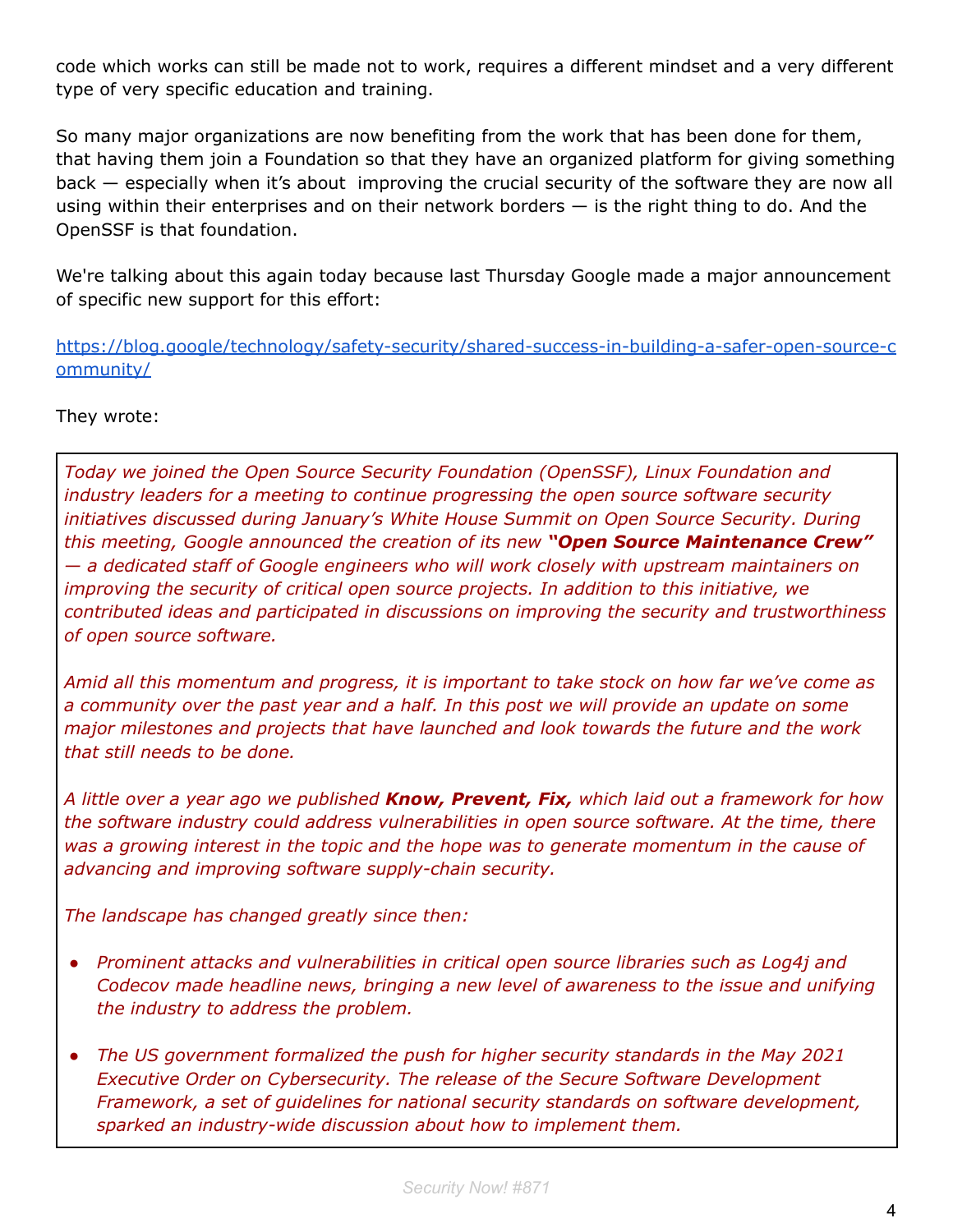*● Last August, technology leaders including Google, Apple, IBM, Microsoft, and Amazon invested in improving cybersecurity — and Google alone pledged \$10 billion over the next five years to strengthen cybersecurity, including \$100 million to support third-party foundations, like OpenSSF, that manage open source security priorities and help fix vulnerabilities.*

*In light of these changes, the Know, Prevent, Fix framework proved prescient: beyond just the increased discussion about open source security, we're witnessing real progress in the industry to act on those discussions. In particular, the OpenSSF has become a community town hall for driving security engineering efforts, discussions, and industry-wide collaboration.*

Google's post goes into greater details about their plans for participation. But I just wanted to follow-up on our introduction of the OpenSSF two weeks ago to note that this is looking like the organization that's going to succeed. Previous efforts were well-meaning but premature, and as history shows, visionaries are often too far ahead of the pack.

It feels like the open source movement is finally being recognized and is earning the respect it deserves. It may have taken something like the scare of the Log4j vulnerability, giving major corporations a bit of a wake up call, to realize just how dependent they had grown on open source solutions through the years. But either way, it appears that is finally happening now.

#### **Conti suggests overthrowing the new Costa Rican government**

As I've promised, I won't spend lots of our listeners' valuable time discussing boring details of endless ransomware attacks. But when a ransomware gang gets so big for their britches that they suggest that perhaps a government which is refusing to pay their ransom should be overthrown by its citizenry, I think that rises to a new level of interest.

I referred to this drama for the first time, mostly in passing, last week. Russia's Conti ransomware gang is behind the attacks on several Costa Rican government ministries. Over the weekend they doubled their ransom demand from \$10 million to \$20 million.

The Costa Rican operations which have been affected are:

- The Finance Ministry
- The Ministry of Science, Innovation, Technology, and Telecommunications
- The Labor and Social Security Ministry
- The Social Development and Family Allowances Fund
- The National Meteorological Institute
- The Costa Rican Social Security Fund
- The Interuniversity Headquarters

In two messages posted to Conti's leak site Saturday, the gang which has already leaked 97% of the 670 GB stolen during their attacks, claimed the U.S. government, was <quote> "sacrificing" Costa Rica and that the country's government should pay for the decryption keys to unlock their systems.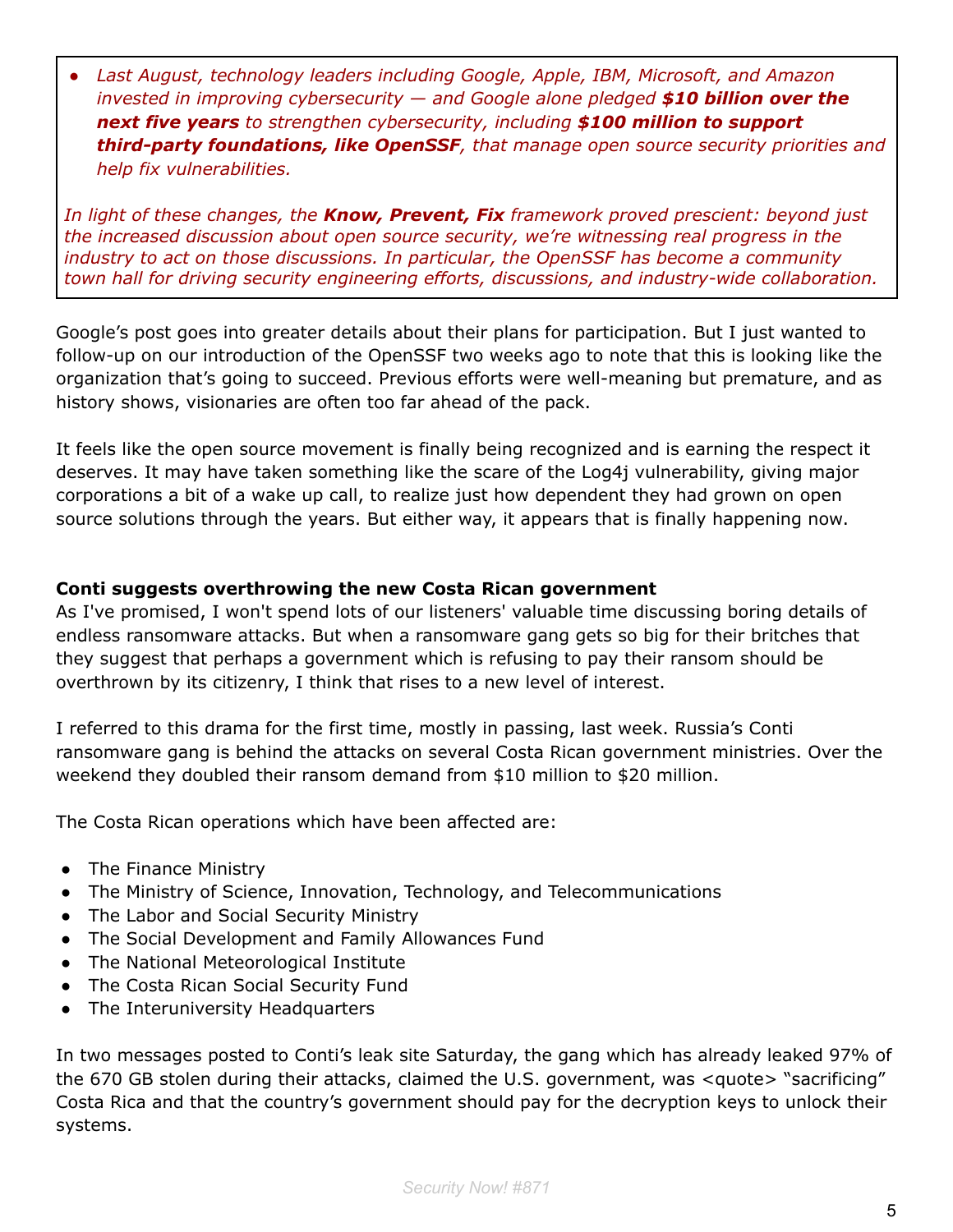As I mentioned last week, Costa Rica's new government had taken office just last week and immediately declared a state of emergency after refusing to pay the initial \$10 million ransom demand issued by Conti. Costa Rica has received assistance from officials in the U.S., Israel and other countries. And the context for me mentioning all this last week was the U.S. State Department's announcement of a \$10 million bounty for information about anyone connected to Conti with an additional \$5 million payable for information leading to an arrest and conviction.

Conti posted:

*"Why not just buy a key? I do not know if there have been cases of entering an emergency* situation in the country due to a cyber attack? In a week we will delete the decryption keys for *Costa Rica."*

*"I appeal to every resident of Costa Rica, go to your government and organize rallies so that they would pay us as soon as possible. If your current government cannot stabilize the situation? Maybe it's worth changing it?"*

Like I said, too big for their britches. In another message, the group called President Joe Biden a "terrorist" (probably as a result of the State Department's new bounty declaration) and said it was raising the ransom to \$20 million. The group also implied that it would begin calling government officials to demand the ransom. (Yeah, like they've got a spare \$20 million in their pockets.)

*"Just pay before it's too late, your country was destroyed by 2 people, we are determined to overthrow the government by means of a cyberattack, we have already shown you all the strength and power, you have introduced an emergency."*

It's true that Costa Rica is limping along at the moment. The attack crippled the country's customs and taxes platforms alongside several other government agencies, even bringing down one Costa Rican town's energy supplier. The country's treasury department has been unable to operate any of its digital services since the attack began, making it nearly impossible for paperwork, signatures and stamps  $-$  required by law  $-$  to be processed. More than three weeks after the attack began, the country is still facing significant struggles, particularly because of the damage done to the Finance Ministry. Last week the country told residents that taxes need to be calculated by hand and paid in person at local banks, as opposed to the digital system the country has previously used.

#### **Policing the Google Play Store**

There's a probably-intractable problem with the model we currently have for freely downloadable mobile device apps created by individuals with no reputation. After all, everyone starts off having no reputation. Android handsets are available for a fraction of the price of Apple's devices and Android users typically cite the expansive freedom provided by the Android platform as their primary reason for preferring that much more open mobile environment. But those listening to this podcast realize that with that freedom comes significantly increased danger.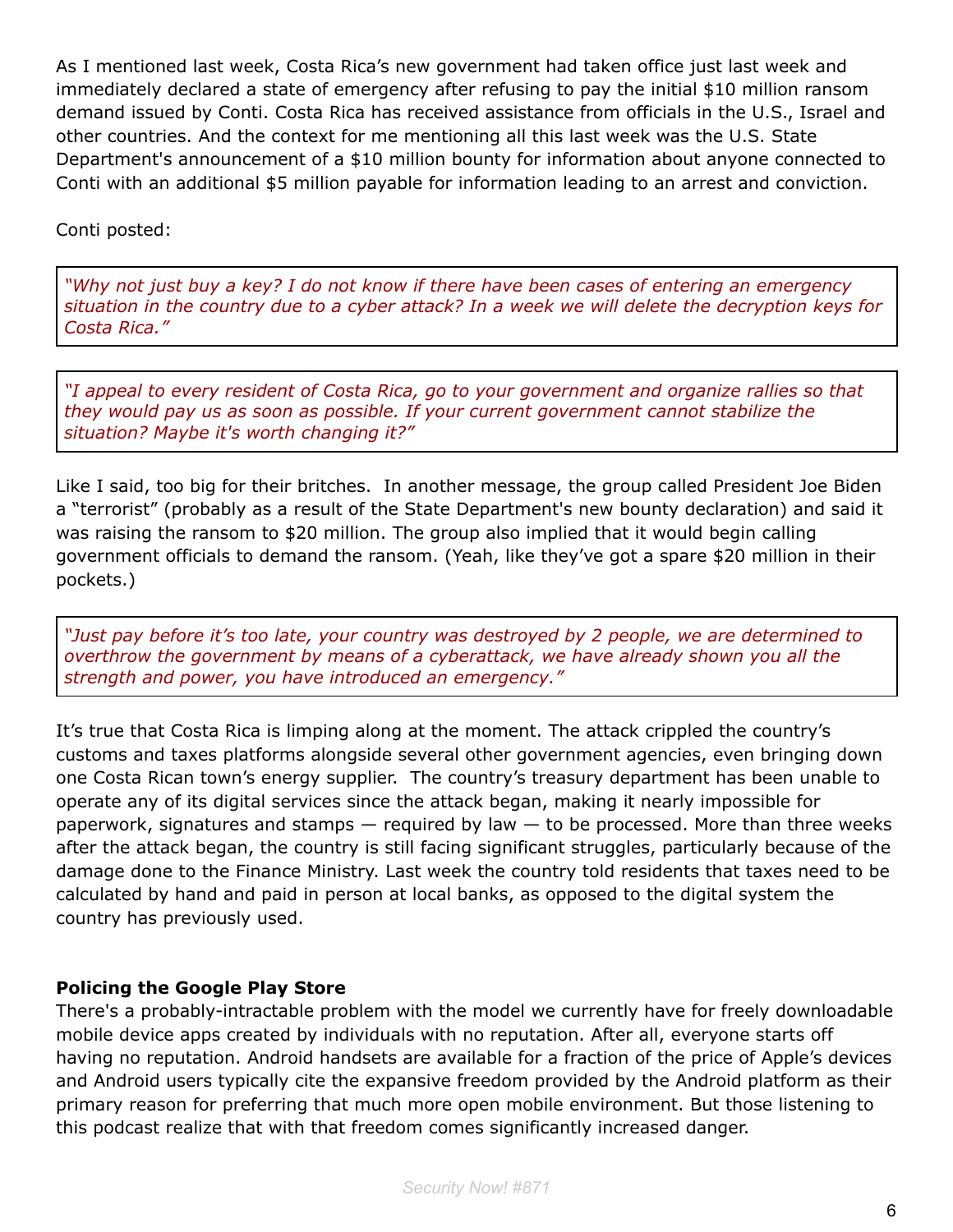I think it's clear that Google is doing the best they can to minimize this danger. But a continuous daily incoming torrential flood of apps is arriving at the Play Store, and there is just no way for Google to deeply research the behavior of each and every one of those apps. And to provide the useful and powerful freedom that Android users demand, apps must be given powerful enough access to the underlying hosting platform that a malicious app could be quite abusive. So Google is always stuck playing catch up, and in addition to their own efforts, relies upon the motivations and scrutiny that's also offered by 3rd party security companies.

So, yesterday, Trend Micro posted their piece titled "Fake Mobile Apps Steal Facebook Credentials & Cryptocurrency-Related Keys." In their article, Trend Micro explained that malware that's expressly designed and intended to steal the Facebook logon credentials of Android phone users continues to pop up on the Google Play Store. Such malware has become so commonplace that it's being called "Facestealer" malware. But it doesn't say that on the cover. It's hidden in apps that otherwise look harmless, compelling and, of course, free.

Trend Micro recently identified more than 200 Facestealer variants in the store, notified Google, and Google took them down. But how long will it be before they're replaced by 200 more? Some of the apps that were just taken down had been installed more than one hundred thousand times. The apps take the form of tools for editing, manipulating or sharing photos, but they can take other forms.

An example was "Daily Fitness OL" which appears to be a fitness app complete with exercises and video demonstrations. But it was designed to steal the Facebook credentials of its users. These so-called Facestealer apps were first identified in July of last year and have been linked to Russian servers by researchers with the mobile security company Pradeo. Attackers typically use the compromised Facebook accounts they acquire for various malicious purposes such as phishing scams, fake posts, and ad bots.

In the case of "Daily Fitness OL", users are prompted to log in to Facebook through an embedded browser (what could possibly go wrong with that?), then a piece of JavaScript is injected into the loaded webpage which, of course, steals the credentials entered by the user. Easy peasy.

Trend Micro identified many other Facestealer apps with names like Enjoy Photo Editor, Panorama Camera, Photo Gaming Puzzle, Swarm Photo and Business Meta Manager. And in addition to these 200+ Facestealer apps, Trend Micro noted that they had found about 40 fake cryptocurrency mining apps that are designed to steal their user's cryptocurrency.

Last month Google reported that last year they had removed more than 1 million malicious apps from the Play Store. Think about that! 1 million malicious apps in 2021. An intractable problem.

And the trouble is, there is next to zero general awareness of this problem among the Android using population. There are presently more than 3 billion - with a 'B' - active Android devices being used worldwide. There's no question that the majority of Google Play Store apps are legitimate and well meaning. But when a malicious app is only removed after having been downloaded and installed more than one hundred thousand times, it's also clear that downloading Android apps carries a non-zero risk... and it's not clear that anything can be done about that.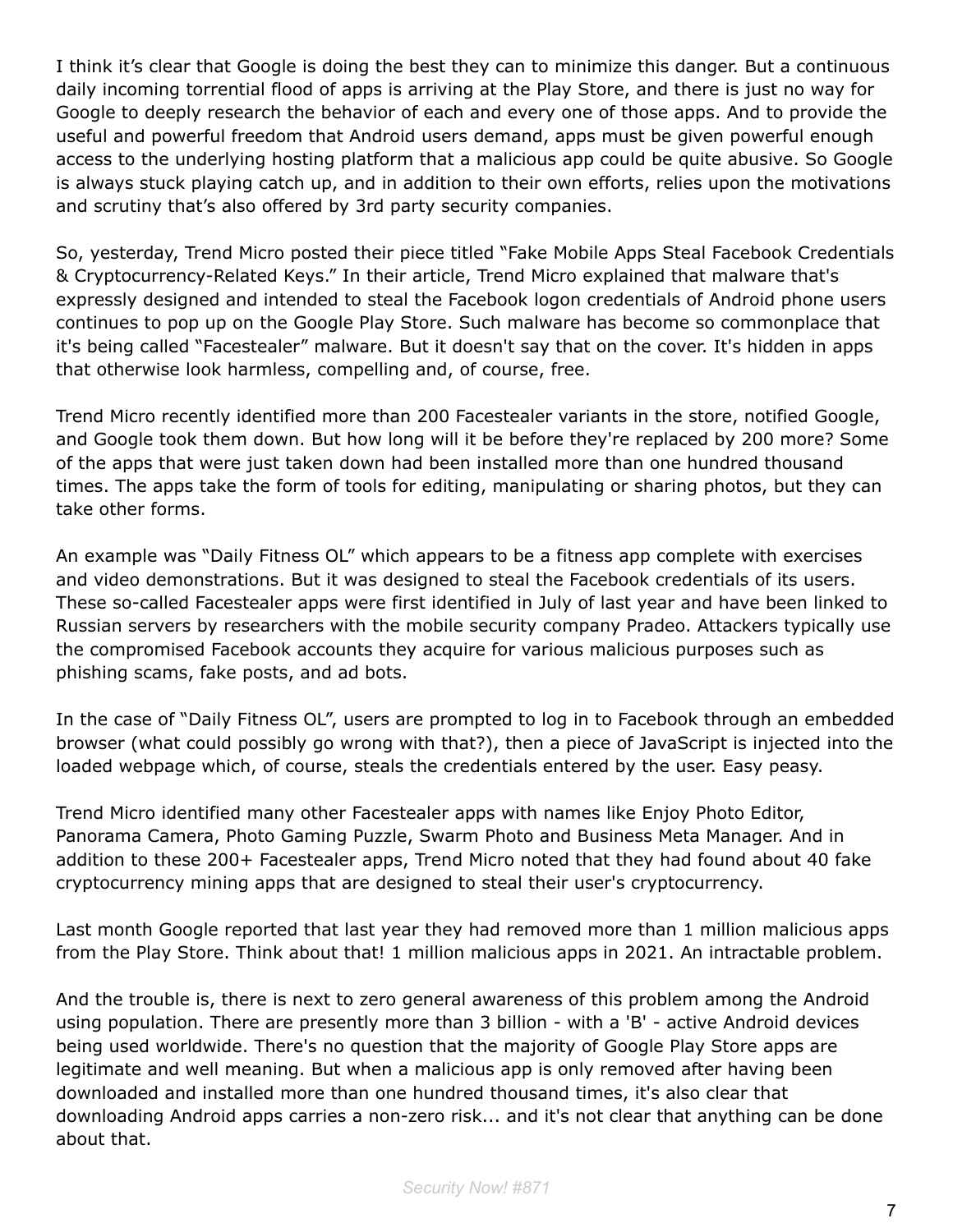#### **The situation has grown more dire for F5 systems' BIG-IP boxes.**

The day after we talked about this last week CISA added that recently disclosed F5 BIG-IP flaw to its Known Exploited Vulnerabilities Catalog following reports of active abuse in the wild.

The problem is CVE-2022-1388, bearing a well-deserved CVSS of 9.8, due to a critical bug in BIG-IP's iControl REST endpoint which provides an unauthenticated attacker with a method to execute arbitrary system commands. The firm Horizon3.AI wrote: *"An attacker can use this vulnerability to do just about anything they want to on the vulnerable server. This includes making configuration changes, stealing sensitive information and moving laterally within the target network."*

Although patches and mitigations for the flaw were announced by F5 on May 4th, the Wednesday before last, we know how well that tends to go. And, in fact the F5 boxes have been subjected to in-the-wild exploitation ever since F5's announcement with some attackers attempting to install a web shell that grants backdoor access to the targeted systems and others simply attempting to destroy the device's usability by executing a recursive " $rm''$  – remove all files – starting from the device's root directory.

Rapid7 wrote: *"Due to the ease of exploiting this vulnerability, the public exploit code, and the fact that it provides root access, exploitation attempts are likely to increase"* but their security researcher Ron Bowes added that: *"Widespread exploitation is somewhat mitigated by the [relatively] small number of internet-facing F5 BIG-IP devices."*

The SANS Internet Storm Center (ISC) wrote on Twitter that *"Given that the web server runs as root, this should take care of any vulnerable server out there and destroy any vulnerable BIG-IP appliance."*

Pursuant to CISA's addition of this vulnerability to their catalog, all Federal Civilian Executive Branch agencies have been mandated to patch all systems against this issue by May 31st, two weeks from today. Of course, by that time, there will be nothing left standing to patch.

### **Errata**

Since it's an interesting and important topic that's perfect for this podcast, I want to take a moment to talk about classical computing, quantum computing and symmetric vs asymmetric cryptography.

Back in 1994, an American mathematician by the name of Peter Shor conceived of an algorithm for quantum computers which would be able to determine the prime factors of integers. That algorithm worked and it bears the name "Shor's Algorithm." [https://en.wikipedia.org/wiki/Shor%27s\\_algorithm](https://en.wikipedia.org/wiki/Shor%27s_algorithm)

Wikipedia explains that: *"The efficiency of Shor's algorithm is due to the efficiency of the quantum Fourier transform and modular exponentiation by repeated squarings. If a quantum computer with a sufficient number of qubits could operate without succumbing to quantum noise and other quantum-decoherence phenomena, then Shor's algorithm could be used to break public-key cryptography schemes, such as*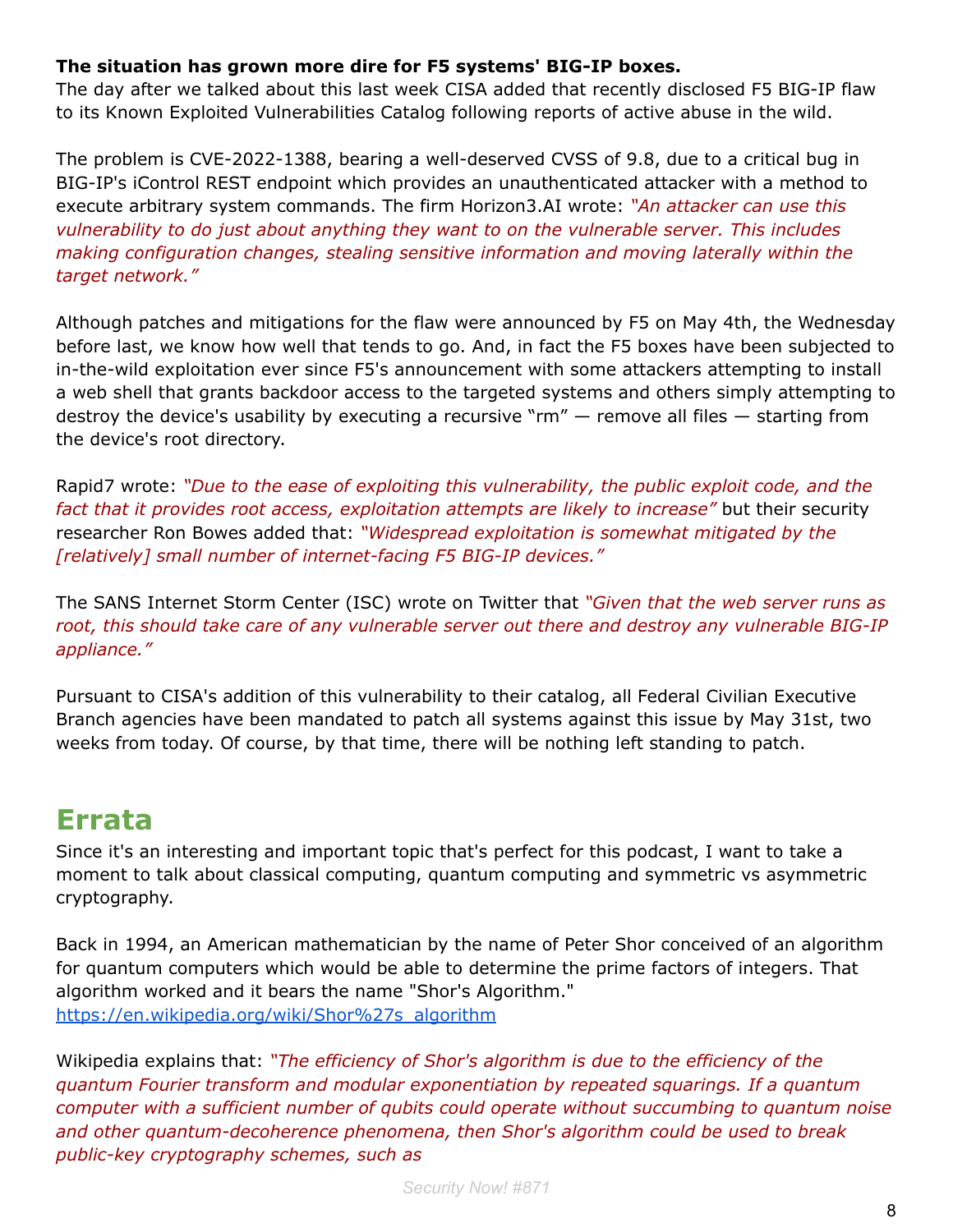- *• The RSA scheme*
- *• The Finite Field Diffie-Hellman key exchange*
- *• The Elliptic Curve Diffie-Hellman key exchange"*

In other words, I was incorrect to state last week that the use of elliptic curve crypto was "post-quantum" safe. It's generically any **asymmetric public-key crypto** that isn't safe. And I know better, so I wanted to correct the record. It's **symmetric crypto** that remains safe in a post-quantum crypto world.

Wikipedia explains: *"RSA is based on the assumption that factoring large integers is computationally intractable. As far as is known, this assumption is valid for classical (non-quantum) computers; no classical algorithm is known that can factor integers in polynomial time. However, Shor's algorithm shows that factoring integers is efficient on an ideal quantum computer, so it may be feasible to defeat RSA by constructing a large quantum computer. It was also a powerful motivator for the design and construction of quantum computers, and for the study of new quantum-computer algorithms. It has also facilitated research on new cryptosystems that are secure from quantum computers, collectively called post-quantum cryptography."*

The good news is, from a practical standpoint it still looks like we're well away from the quantum crypto apocalypse, since Wikipedia also reports on the recent progress being made in quantum prime factorization:

*"In 2001, Shor's algorithm was demonstrated by a group at IBM, who factored 15 into 3 times 5, using an NMR (nuclear magnetic resonance) implementation of a quantum computer with 7 qubits. After IBM's implementation, two independent groups implemented Shor's algorithm using photonic qubits, emphasizing that multi-qubit entanglement was observed when running the Shor's algorithm circuits. In 2012, the factorization of 15 was performed with solid-state qubits. Also, in 2012, the factorization of 21 was achieved, setting the record for the largest integer factored with Shor's algorithm. And three years ago, in 2019, an attempt was made to factor the number 35 using Shor's algorithm on an IBM Q System One, but the algorithm failed because of accumulating errors. Though larger numbers have been factored by quantum computers using other algorithms, these algorithms are similar to classical brute-force checking of factors, so unlike Shor's algorithm, they are not expected to ever perform better than classical factoring algorithms."*

So, quantum computers have successfully factored the 4-bit value of 15, several times, and broke the record by factoring the 5-bit value of 21 using Shor's algorithm. But in an effort three years ago in 2019, couldn't quite make it to 6-bits to factor 35, which is binary 100011.

One of our listeners is a crypto-aware physicist who wrote after last week's podcast and he raised a couple of very good points which I want to share. We'll get to him in a minute, but I want to finish up on the asymmetric vs symmetric crypto question. Elsewhere, Wikipedia notes that: *"In contrast to the threat quantum computing poses to current public-key algorithms, most current symmetric cryptographic algorithms and hash functions are considered to be relatively secure against attacks by quantum computers. While Grover's quantum algorithm does speed up attacks against symmetric ciphers, doubling the key size can effectively block these attacks.*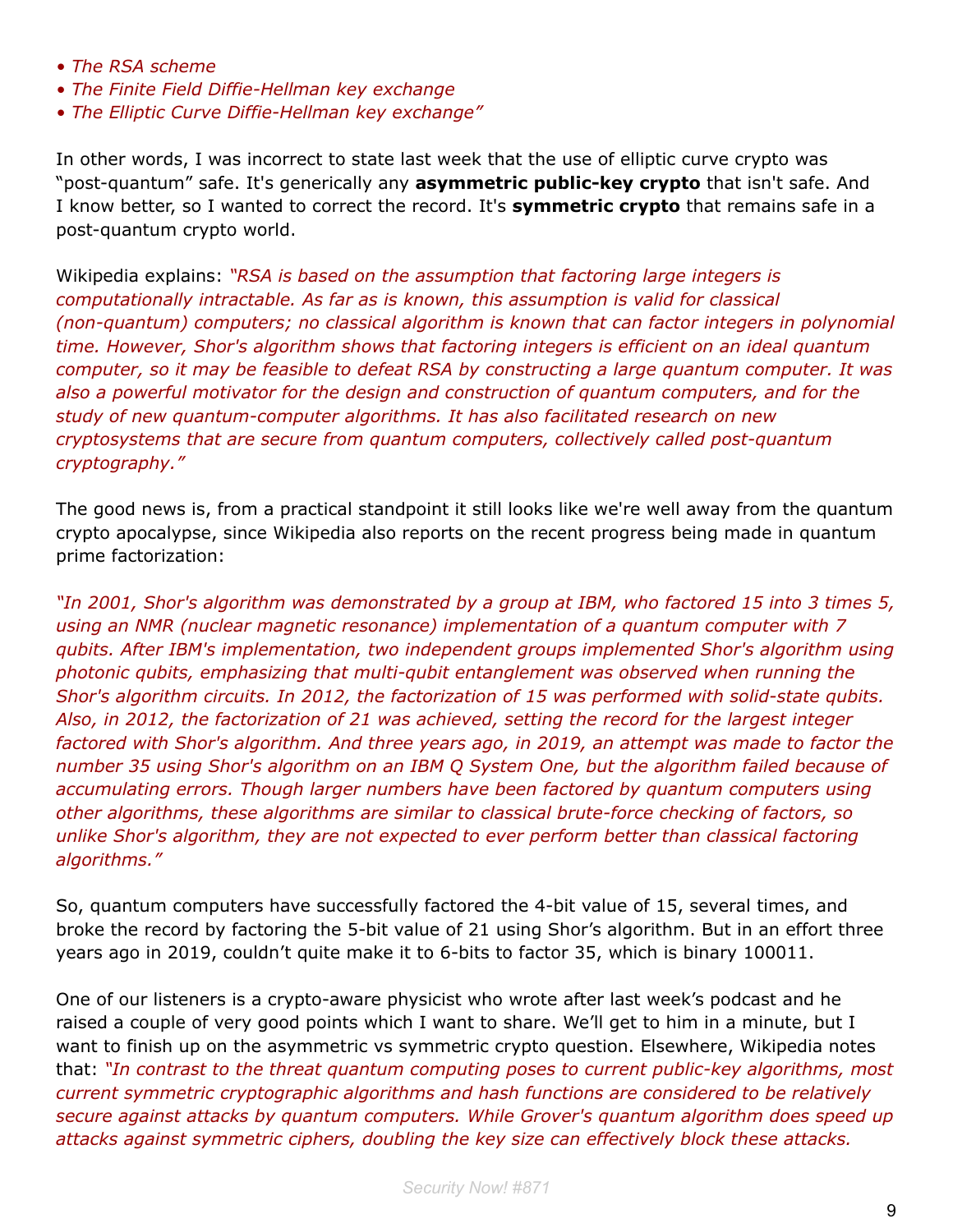*Thus post-quantum symmetric cryptography does not need to differ significantly from current symmetric cryptography."*

And we already periodically double the lengths of our symmetric crypto keys and hashs as the speed of traditional computation begins to narrow their practical security margins.

## **Closing The Loop**

#### **Alim / @dutchphyscst**

Hi Steve, Hope that all is well with you. As my weekly routine, I listened to your last podcast episode where you discussed Biden's memorandum on Quantum Computer threats on classical cryptography. Being a physicist by education (PhD) and having practiced PKI-related IT work in the last 5-6 years, I wanted to make a few remarks on your comments.

It is not only RSA (based on difficulty of factorisation problem) but also ECC (based on discrete logarithm problems) which is vulnerable to Shor's algorithm by a powerful enough quantum computer. Recently, Bruce Schneier also referred to an academic article where the authors discussed how much qubit capacity is required to achieve a reasonable attack on the Bitcoin blockchain. Indeed, the required number of physical qubits is tremendous (on the order of 10^6). On the other hand, we know how fast it went with the traditional silicon technology (remember Moore's law).

I find Biden's statement correct from some aspects:

- There is an attack called store-now decrypt later. Any stored information today, can be broken by a powerful quantum computer in future. Therefore, any confidential information that should stay confidential for a long period of time, should be protected against quantum computers today.
- Achieving crypto agility is very difficult. Mostly, cryptographic algorithms are embedded deep in the protocols and products. There are even cases that DES algorithm is still used in SIM cards and payment cards today. This makes the lifetime of such algorithms very long (i.e. 40 years or more). Therefore, Biden's warning on the federal agencies and, thus, the industry is an early call for a very hectic and difficult transition.

Though, I also see some issues with Biden's statement:

- NIST's competition on post-quantum algorithms has not announced the winners yet and standard finalization is still a few years down the road. From this perspective, any organization to attempt to implement a post-quantum solution is a premature action. Things may still change.
- I sincerely hope that Biden's administration did not implicitly try to pressure NIST to finalize the competition by this statement. Just a few months ago, a weakness is found and reported in one of the post-quantum digital signature algorithms (i.e. Rainbow). There should be no political pressure on such standardization activities and researchers should be left free in making their decision and given enough/proper time.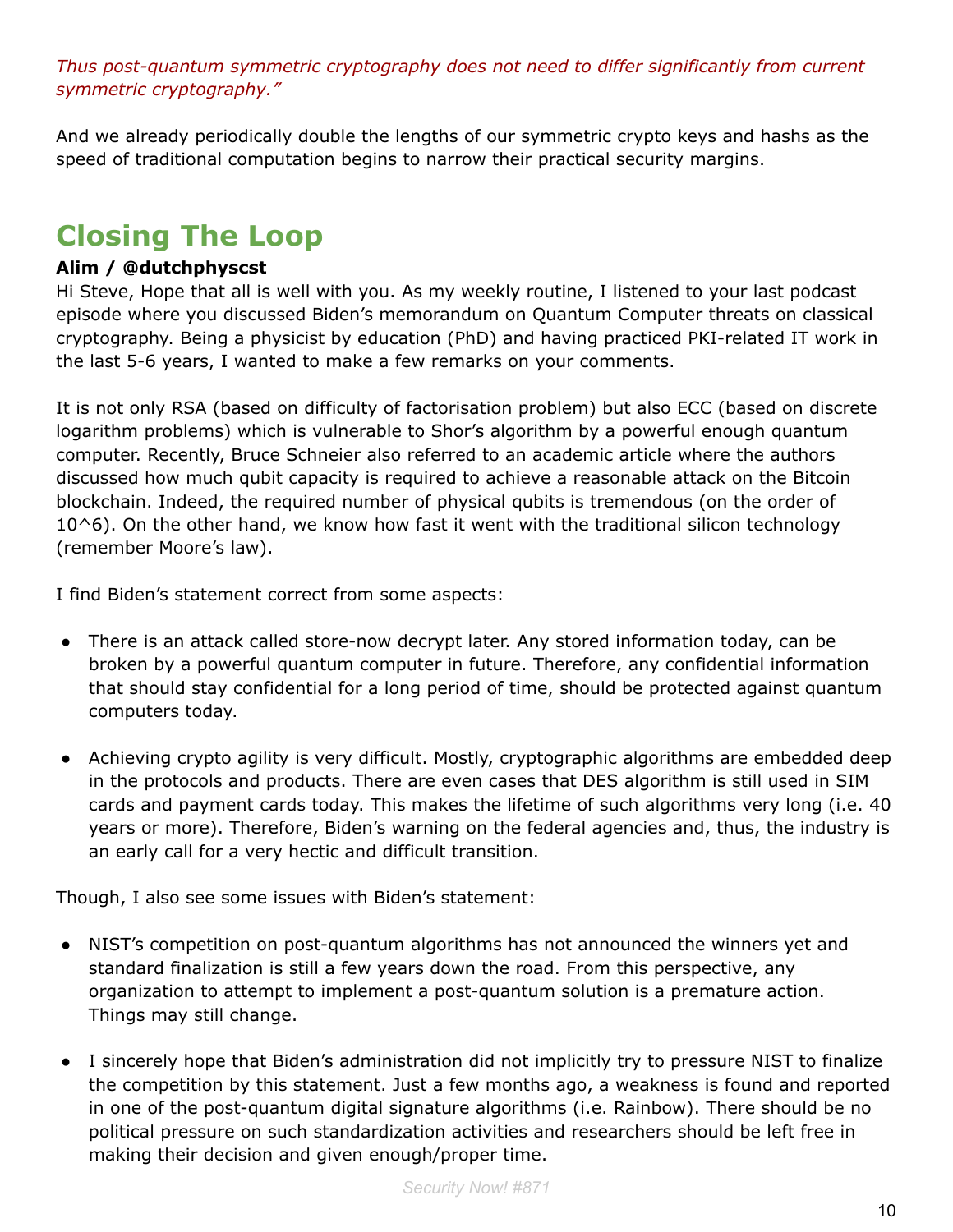Needless to say, I definitely share your opinion that there are way more fundamental issues to be addressed urgently. However, I believe that quantum computer threats on cryptography is very serious and should be given enough attention due to slow adaptation of new cryptographic algorithms in billions of products/protocols etc.

With best regards, Alim

#### **Henrik Johnson / @henrikjohnson**

Also just in the news:

[https://www.engadget.com/ibm-wants-its-quantum-supercomputers-running-at-4000-plus-qubit](https://www.engadget.com/ibm-wants-its-quantum-supercomputers-running-at-4000-plus-qubits-by-2025-110012129.html) [s-by-2025-110012129.html](https://www.engadget.com/ibm-wants-its-quantum-supercomputers-running-at-4000-plus-qubits-by-2025-110012129.html) It doesn't seem like it is that far off until we start being in trouble given that there is no main stream asymmetrical crypto that is quantum safe.

#### **[Name Redacted]**

Good morning, Steve.

In Security Now, you've reported on a number of cybersecurity initiatives that the federal government has introduced this past year, including CISA's "Known Exploited Vulnerabilities Catalog", Congress' "Strengthening American Cybersecurity Act", and the White House's "Executive Order on Cybersecurity". What I haven't heard you mention are the TSA's two "Security Directive Pipeline" 2021-01 and 2021-02 memorandums. These are two successive directives, issued in response to the Colonial Pipeline compromise, that impose explicit cybersecurity requirements upon the midstream oil & gas pipeline industry.

One of the lesser-known regulatory mandates of the TSA (yes, that TSA) is the safety of interstate pipelines. I work in the midstream pipeline industry and these TSA directives have been the bane of my existence for the better part of a year. I'll reserve specific criticism, but will offer a recent Politico article which summarizes the situation nicely. Unfortunately, I'm not able to go into many particulars because the government, in its infinite wisdom, has marked the entire second directive (SD02) as Sensitive Security Information which prevents me from publicly divulging details. Suffice it to say, that yes, the government has instituted a cybersecurity standard that a segment of critical infrastructure must adhere to, but that can't be discussed except behind closed doors.

One tidbit that I am compelled to share is the role that CISA's "Known Exploited Vulnerabilities Catalog" plays. SD02 requires that pipeline operators patch vulnerabilities published in the Catalog within certain timeframes. Since you've mentioned the Catalog in several Security Now episodes, I wanted to call out that fact that this applies not just to government entities, but also to private pipeline companies. And yes, we are forced to review the list daily for new additions.

Thank you for all you do, and especially for a wonderful and informative weekly podcast.

[And thank you!... you've just contributed to making it more informative!]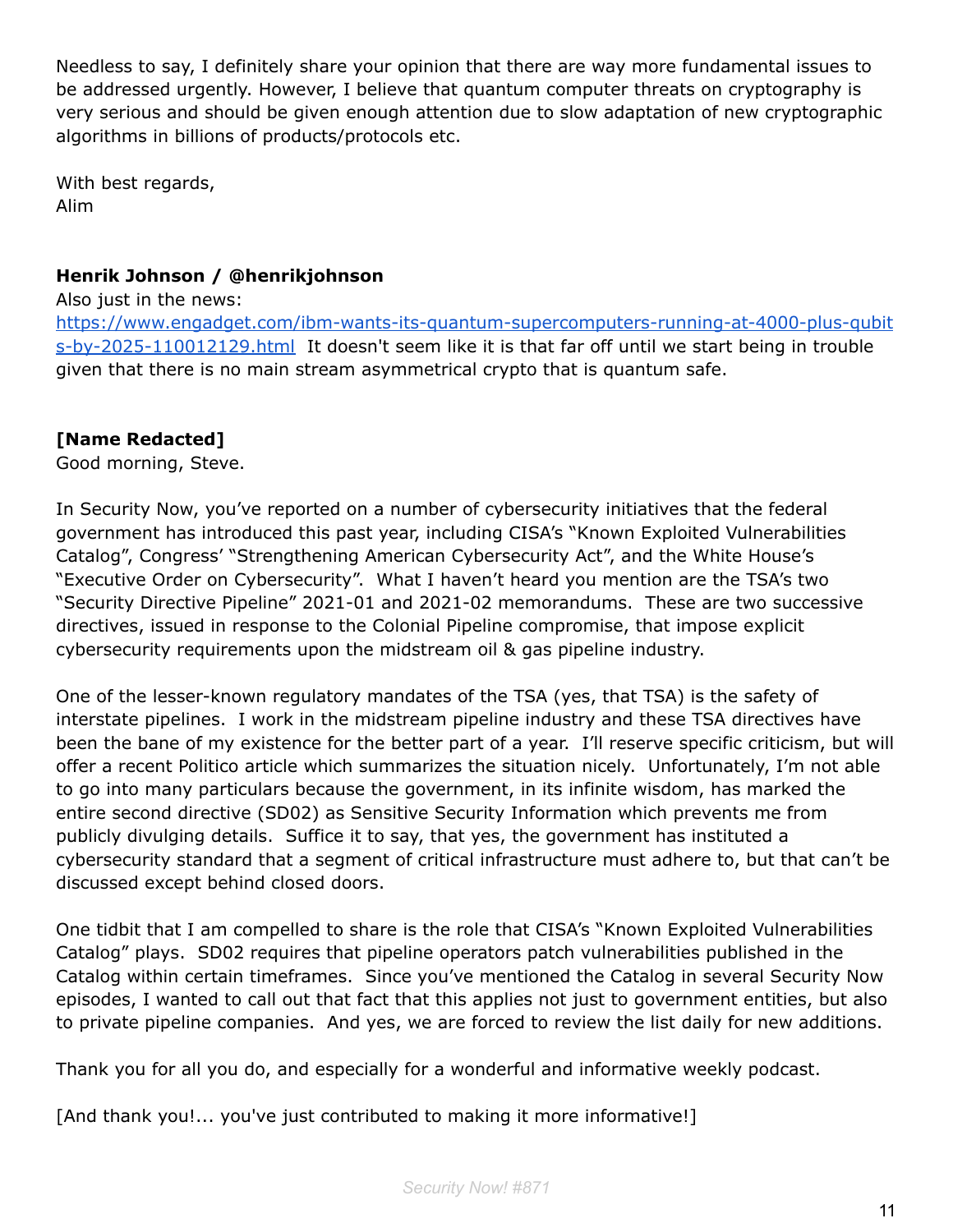#### **Liam Lynch / @L2actual**

Hi Steve,

I only listened to episode 869 the other day and I heard you and Leo again refer to the GDPR as being the cause of cookie notices. I kept meaning to contact you about this, as the only thing the GDPR did for cookie notices was to strengthen the consent requirement. Cookie notices have been around for a lot longer than the GDPR has been in force as they came from the ePrivacy directive and Rowena's short thread which I've shared with you here explains why they are so painful.

Love the show.

Regular listener ... Liam.

## **SpinRite**

I wanted to officially note that the work on SpinRite's backend has officially finished. SpinRite's new hardware drivers are working without any exception that the group's extensive testing has revealed. In the case of two very old systems it was necessary to turn off the "UltraDMA" setting in the BIOS to obtain reliable transfers, but then everything worked perfectly. Throughout this work, SpinRite's new and much-improved benchmarking was used to exercise the backend drivers through the IO abstraction that I've talked about before. What that does is effectively isolate any backend devices from the front-end code. When SpinRite 7 adds native hardware USB drivers and then NVMe drivers, nothing else needs to change because the IO abstraction provides a uniform interface to the front-end code. The benchmark was the first client of that IO abstraction. The actual SpinRite machine, with its multiple switchable screens, grid display, DynaStat data recovery, detailed technical log and the rest will be the second and final client. That's where I now turn my focus. What we've just slogged and fought through has been by far the longest and toughest part, since it was where all of the hardware and machine dependency was. That's all now behind us.

Since the BIOS was historically SpinRite's IO abstraction, which is now gone, I have a lot of rewriting to do to support SpinRite's new abstraction. But it's not the sort of thing that will need constant interaction and tireless testing as the previous work on the backend did. I'm sure that the SpinRite testing gang will find things I've missed and will have ideas for improvements. But at this stage they're mostly going to be waiting for me rather than me waiting to learn from them how the latest test release turned out. :)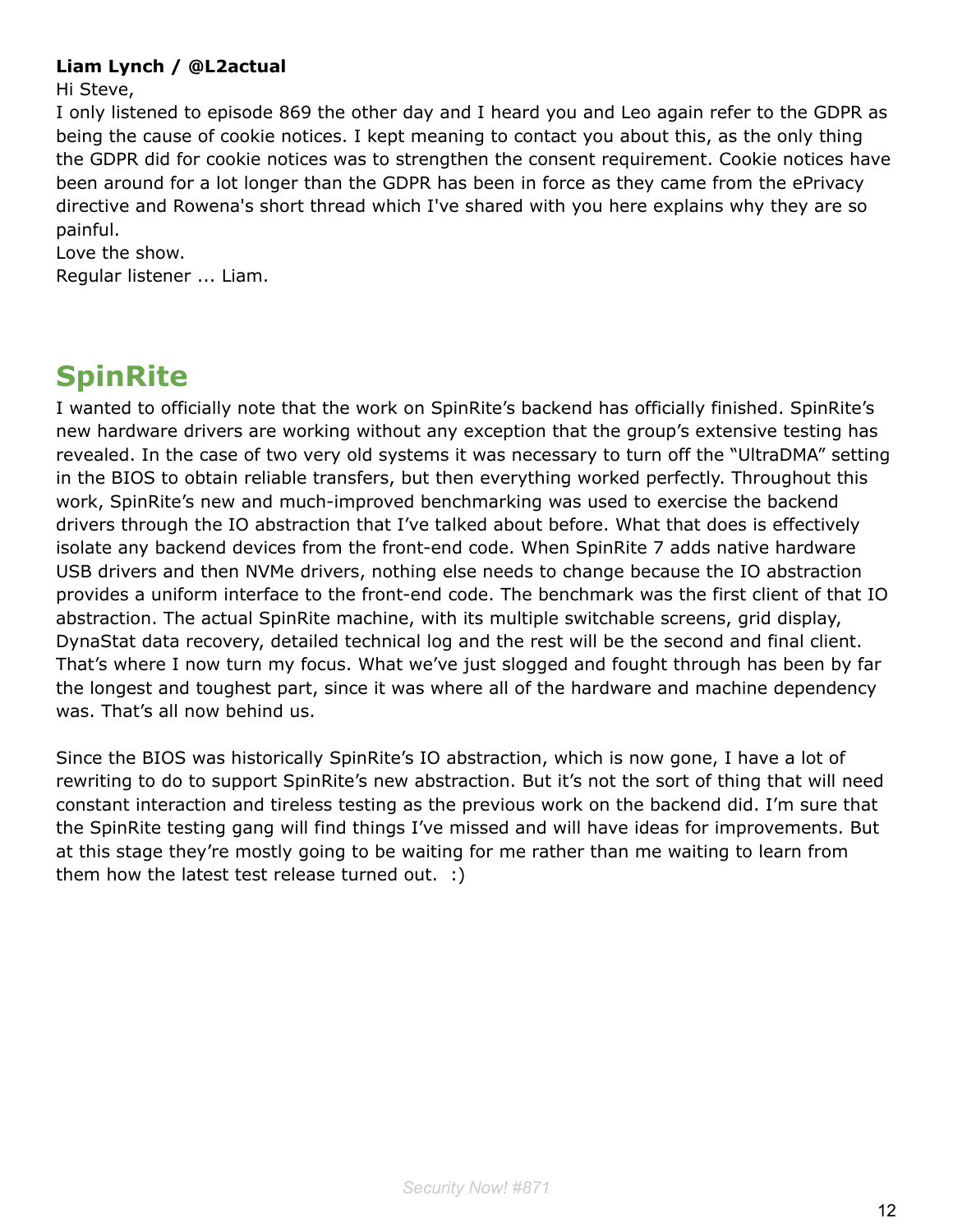# The New EU Surveillance State

The title of today's podcast might seem hyperbolic, but just wait 'til you hear what the EU is proposing: The European Union's proposed new regulation will not only require scanning encrypted communications for child sexual abuse material content, but, believe it or not, actually reading all text messages with the goal of detecting any textual content that might be regarded as "grooming" a minor.

Those who haven't read far into the legislation quickly and correctly recognize that accomplishing any of this inherently, necessarily and unavoidably requires that some agency or entity scrutinizes all communications capable of conveying any graphical or textual material — in other words, all of the social platform messaging used by European Union citizens. And such scrutiny necessarily contravenes the well established goals, intents, and capabilities of end-toend encryption. So, yeah, this would be the end of the true meaningful privacy enabled and facilitated by end-to-end encryption.

But reading some of the proposed legislation, as I did, one discovers that it also requires that this surveillance goes beyond the matching of previously known content hashes, to also include content that has not been previously seen. So, this would require either humans to view everything that everyone sends to anyone, and/or to train up machine vision and learning models to automate the identification of previously unknown child sexual abuse material.

Listen to what Johns Hopkins' cryptographer, Matthew Green tweeted upon learning of this last week. Mathew Tweeted:



Matthew Green @matthew\_d\_green

This document is the most terrifying thing I've ever seen. It is proposing a new mass surveillance system that will read private text messages, not to detect CSAM, but to detect "grooming". Read for yourself.

As mentioned, detecting 'grooming' would have a positive impact on the fundamental rights of potential victims especially by contributing to the prevention of abuse; if swift action is taken, it may even prevent a child from suffering harm. At the same time, the detection process is generally speaking the most intrusive one for users (compared to the detection of the dissemination of known and new child sexual abuse material), since it requires automatically scanning through texts in interpersonal communications. It is important to bear in mind in this regard that such scanning is often the only possible way to detect it and that the technology used does not 'understand' the content of the communications but rather looks for known, pre-identified patterns that indicate potential grooming. Detection technologies have also already acquired a high degree of accuracy<sup>32</sup>, although human oversight and review remain necessary, and indicators of 'grooming' are becoming ever more reliable with time, as the algorithms learn.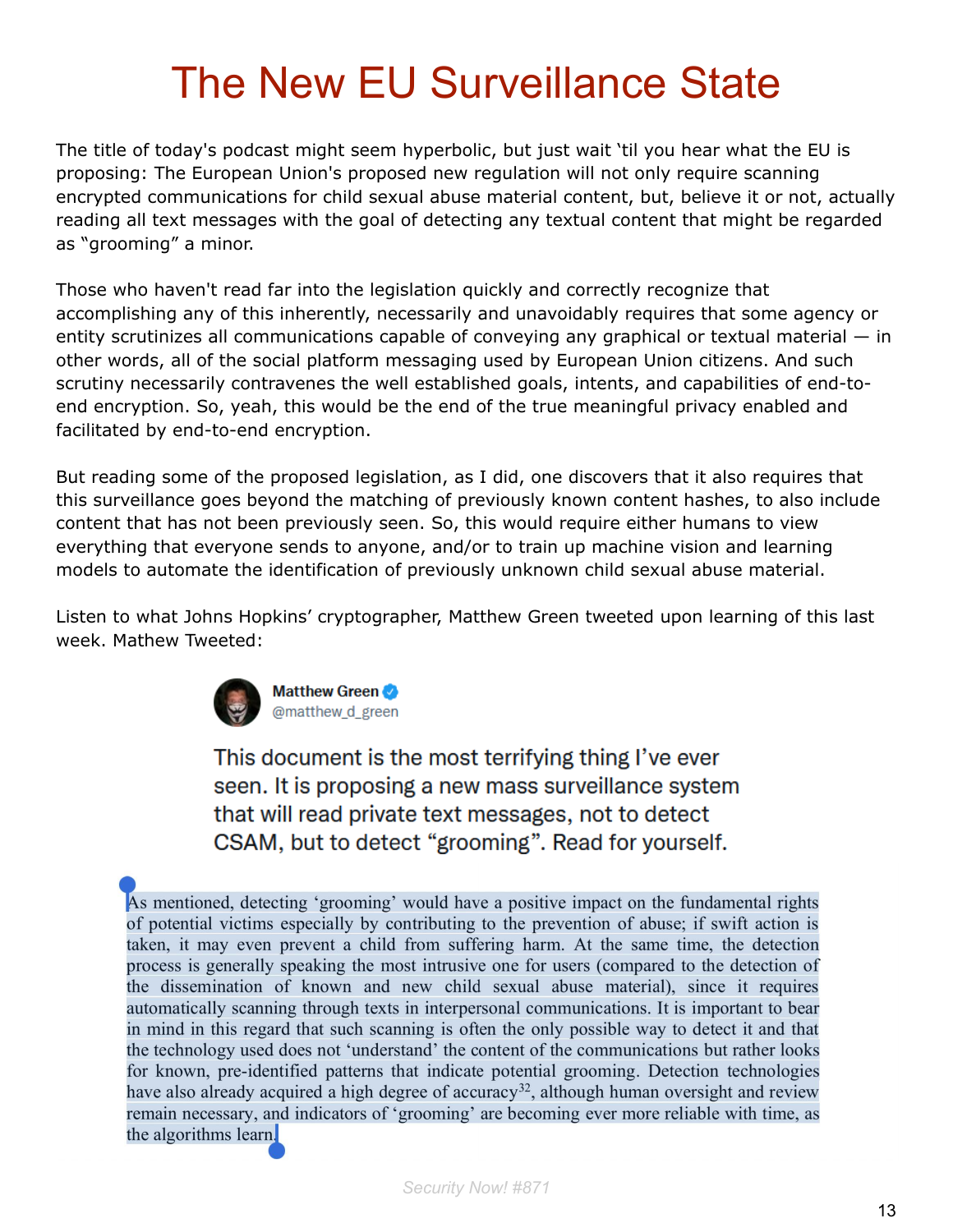Matthew then issued a series of Tweets in a thread, writing:

*Let me be clear what that means: to detect "grooming" is not simply searching for known CSAM. It isn't using AI to detect new CSAM, which is also on the table. It's running algorithms reading your actual text messages to figure out what you're saying, at scale. It is potentially going to do this on encrypted messages that should be private. It won't be good, and it won't be smart, and it will make mistakes. But what's terrifying is that once you open up "machines reading your text messages" for any purpose, there are no limits. Here is the document. It is long but worth reading, because it describes the most sophisticated mass surveillance machinery ever deployed outside of China and the USSR. Not an exaggeration.*

The link Matthew shared last week was from a leak of the official legislation which then appeared the next day. They are the same 135-page document. The title is "Proposal for a REGULATION OF THE EUROPEAN PARLIAMENT AND OF THE COUNCIL laying down rules to prevent and combat child sexual abuse."

[https://eur-lex.europa.eu/legal-content/EN/TXT/?uri=COM%3A2022%3A209%3AFIN&qid=1652](https://eur-lex.europa.eu/legal-content/EN/TXT/?uri=COM%3A2022%3A209%3AFIN&qid=1652451192472) [451192472](https://eur-lex.europa.eu/legal-content/EN/TXT/?uri=COM%3A2022%3A209%3AFIN&qid=1652451192472)

As I said, the legislation is 135 pages. But its first two paragraphs set the stage and they're worth sharing:

*The United Nations Convention on the Rights of the Child (UNCRC) and Article 24(2) of the Charter of Fundamental Rights of the European Union enshrine as rights the protection and care of children's best interests and well-being. In 2021, the United Nations Committee on the Rights of the Child underlined that these rights must be equally protected in the digital environment. The protection of children, both offline and online, is a Union priority.*

*At least one in five children falls victim to sexual violence during childhood. A 2021 global study found that more than one in three respondents had been asked to do something sexually explicit online during their childhood, and over half had experienced a form of child sexual abuse online. Children with disabilities face an even higher risk of experiencing sexual violence: up to 68% of girls and 30% of boys with intellectual or developmental disabilities will be sexually abused before their 18th birthday.*

*Child sexual abuse material is a product of the physical sexual abuse of children. Its detection and reporting is necessary to prevent its production and dissemination, and a vital means to identify and assist its victims. The pandemic has exposed children to a significantly higher degree of unwanted approaches online, including solicitation into child sexual abuse. Despite the fact that the sexual abuse and sexual exploitation of children and child sexual abuse materials are criminalised across the EU by the Child Sexual Abuse Directive 6 , adopted in* 2011, it is clear that the EU is currently still failing to protect children from falling victim to *child sexual abuse, and that the online dimension represents a particular challenge.*

One of the hardest lessons an ethical person learns and must come to terms with as they grow is that not all problems have workable solutions. And it doesn't matter at all how big the problem is nor how much we want there to be a good solution.